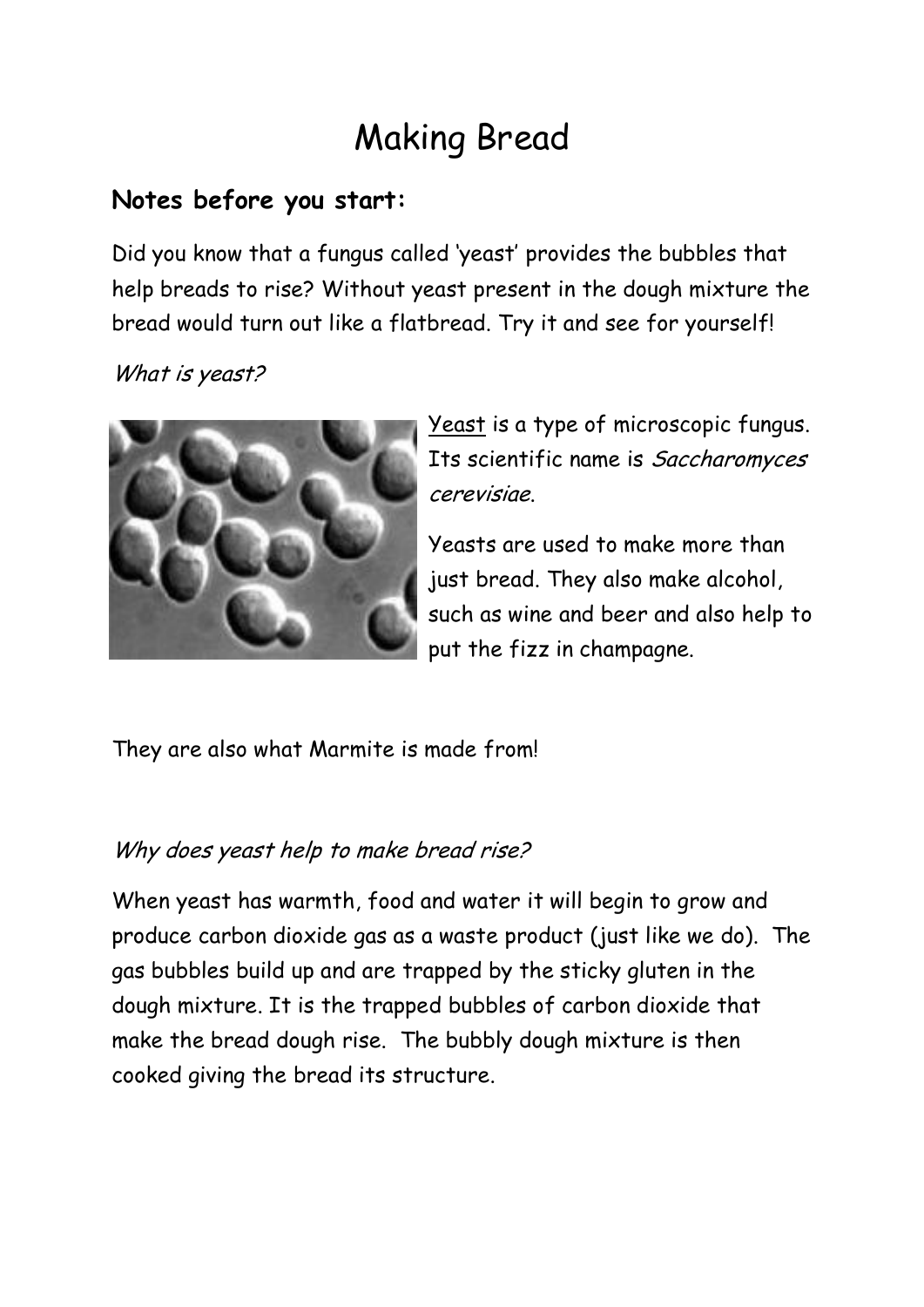# **UK Fungus Day Bread**

#### You will need:

- A large mixing bowl
- A small mixing bowl
- 500g strong white flour
- 1 tablespoon sugar
- 1 teaspoon salt
- A 7g packet of dried yeast
- 300 ml lukewarm water
- A tablespoon of olive oil
- A wire rack to cool the bread after baking
- A bread board and knife.

# **Here's how to make it:**

### Step 1: Activate the fungus!

You must first make the dried yeast active and ready to work. You do this by placing the yeast in a small mixing bowl and adding the warm water and the sugar.



Add the warm water and sugar Leave for 15 minutes in a warm



place



The yeast mixture becomes active and begins to foam

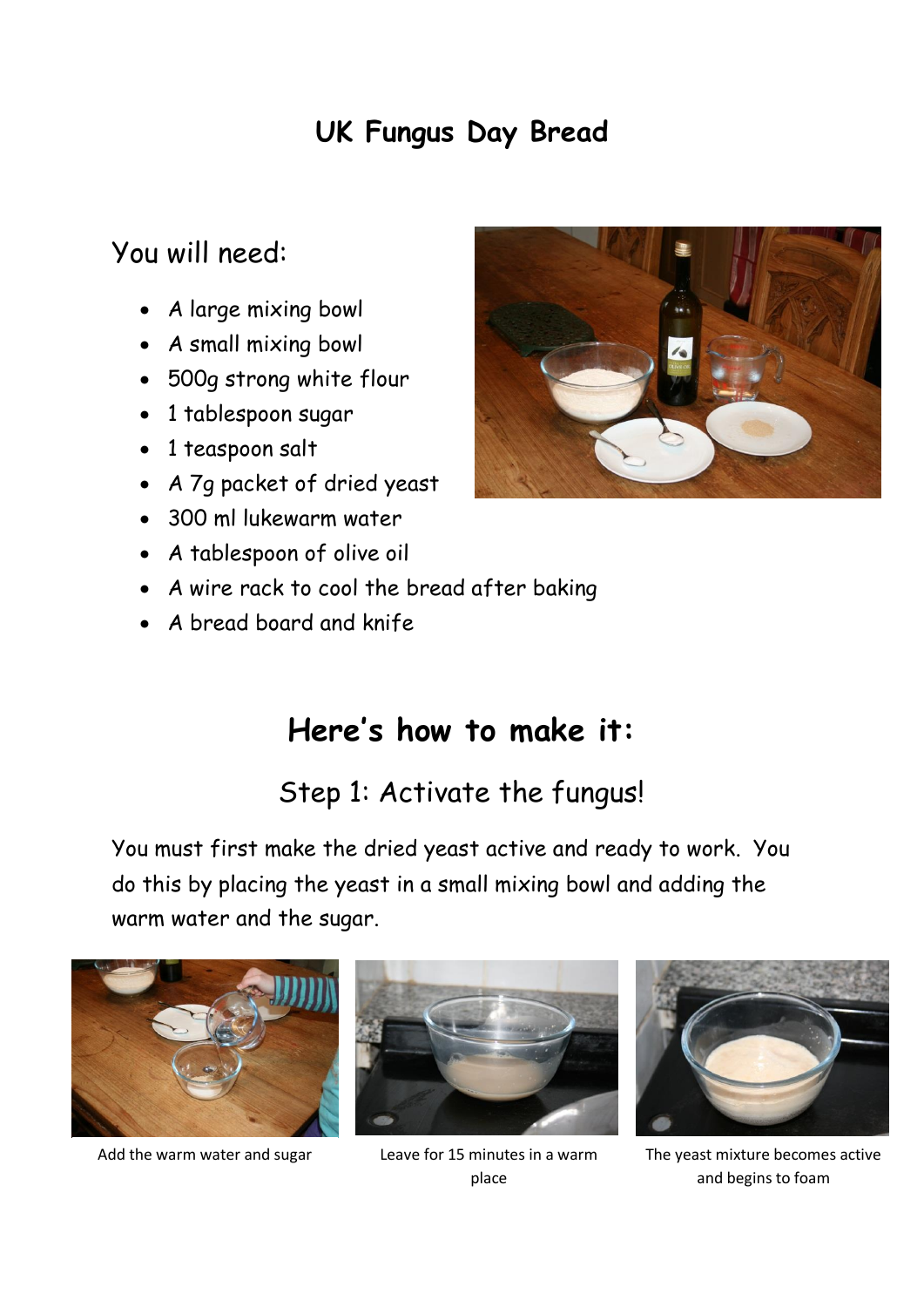### Step 2: Mix the dough



Sift the flour into the large mixing bowl and add the salt. Make a hole in the centre and add the yeast mixture.



Mix together to form dough

## Step 3: Knead and stretch the dough



Put the dough onto a floured board and knead it for a few minutes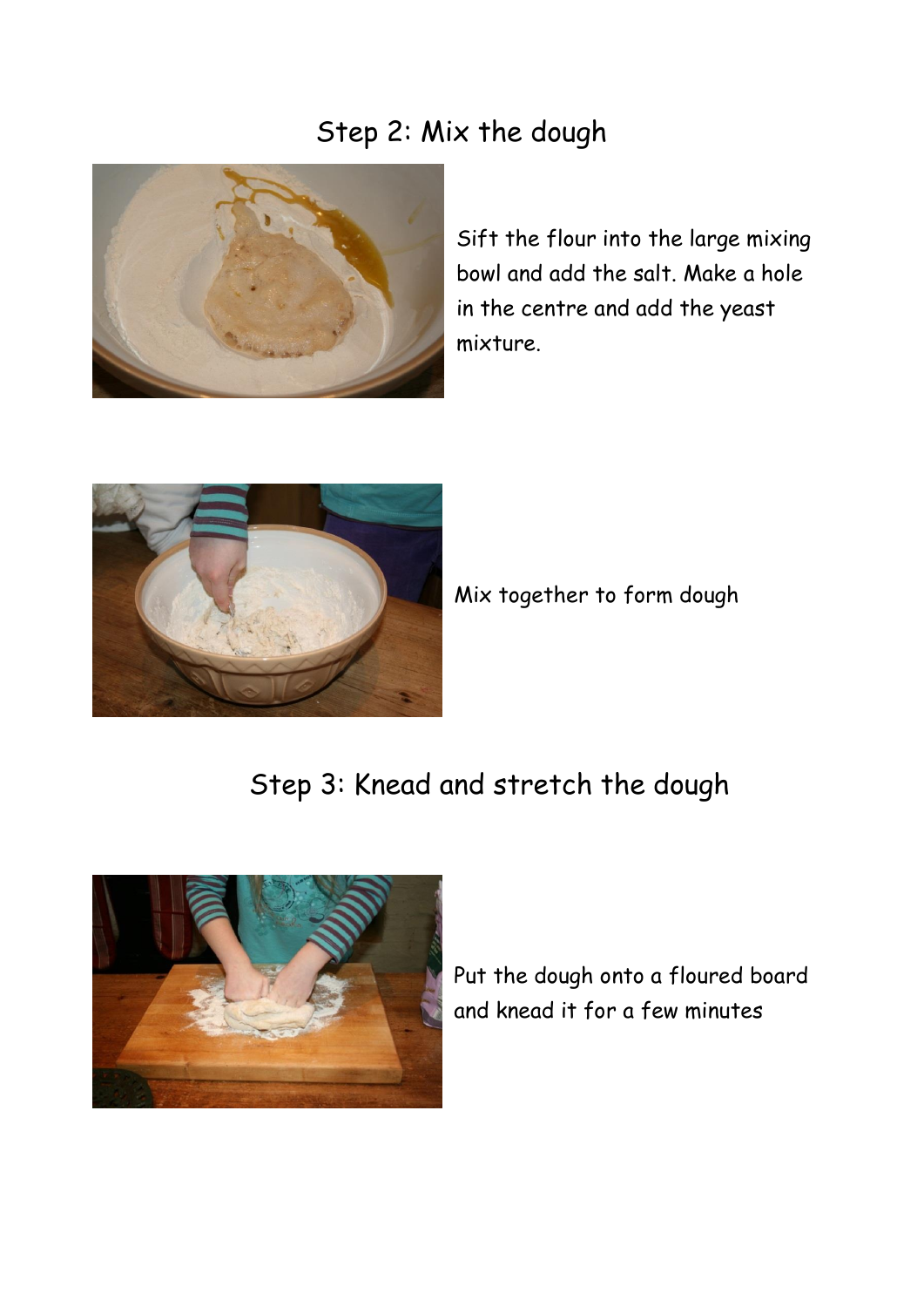

Stretch the dough then knead again.



Put the dough into the greased bread tin and push it well into the corners.

# Step 4: Allow the fungus to work its magic!



Cover the tin with a damp cloth and keep in a warm place for about an hour until the dough doubles in size.